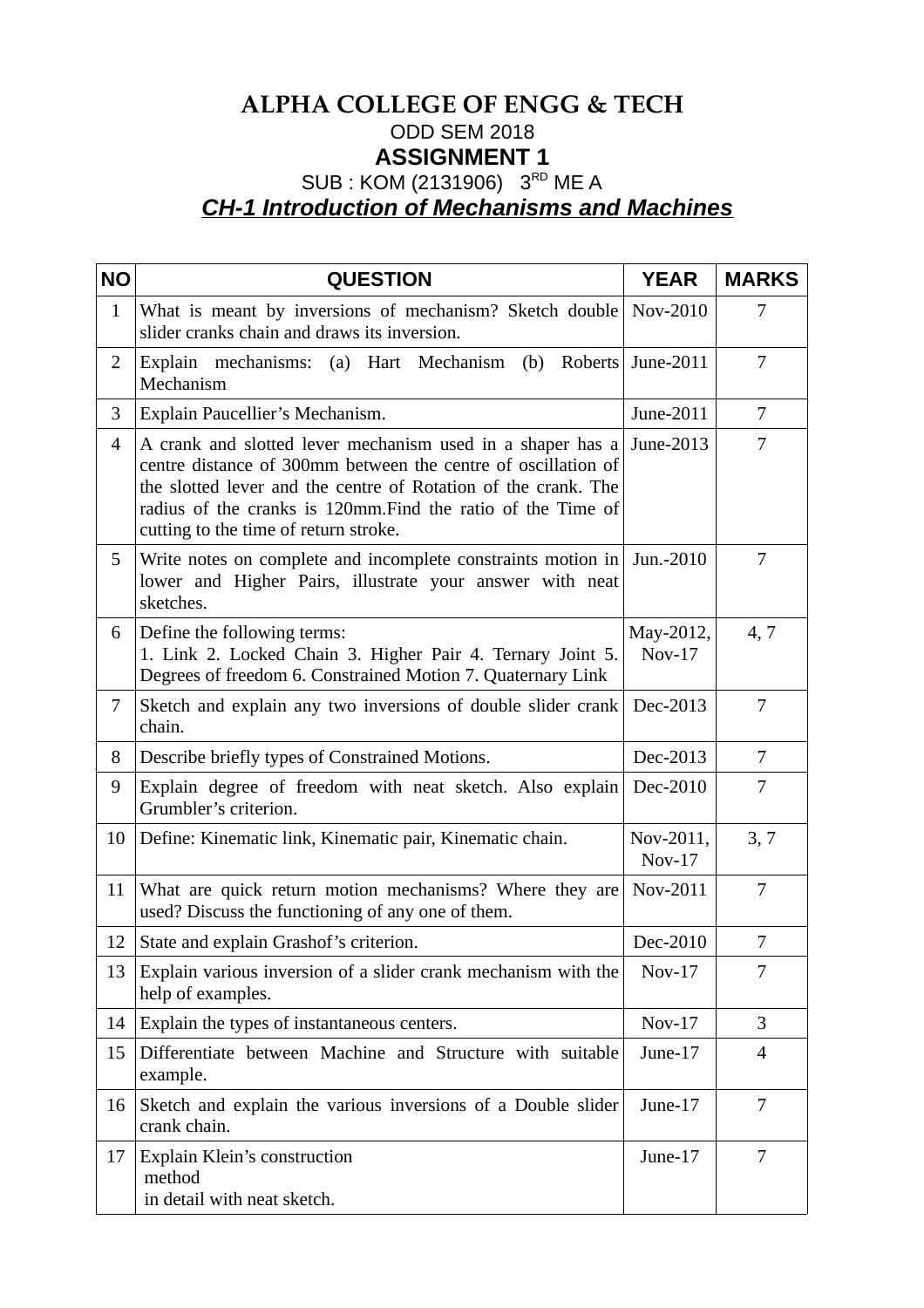| Draw a neat sketch of following mechanism with proper June-17<br>notation of the links. |  |
|-----------------------------------------------------------------------------------------|--|
| 1. Four bar crank and lever mechanism.                                                  |  |
| 2. Four bar rocker- rocker mechanism.                                                   |  |

Subject In Charge HOD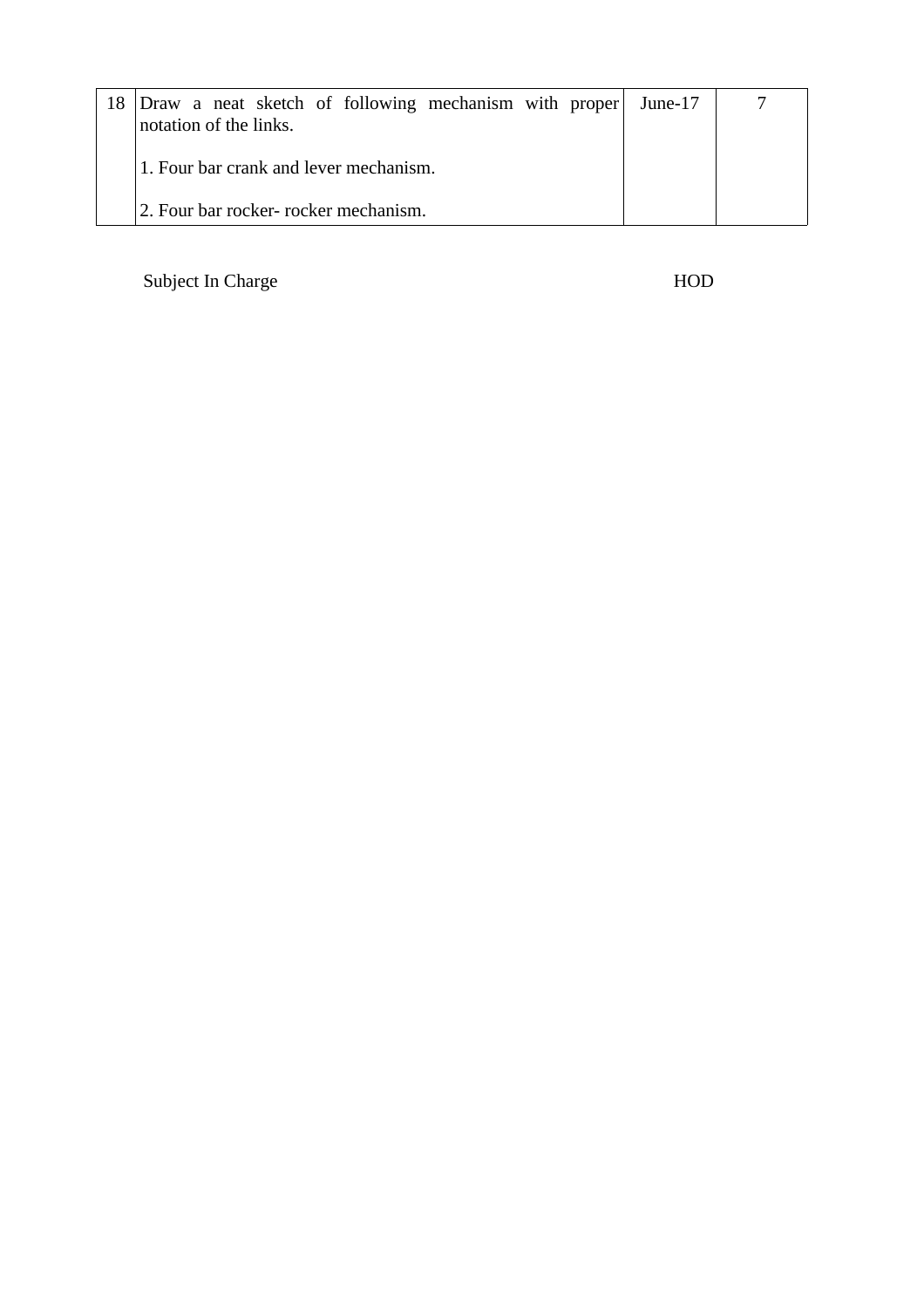## **ALPHA COLLEGE OF ENGG & TECH** ODD SEM 2018 **ASSIGNMENT 2** SUB : KOM (2131906) 3RD ME A *CH-2 Synthesis and Analysis of Mechanisms*

| <b>NO</b>      | <b>QUESTION</b>                                                                                                                                                  | <b>YEAR</b>                                                   | <b>MARKS</b> |
|----------------|------------------------------------------------------------------------------------------------------------------------------------------------------------------|---------------------------------------------------------------|--------------|
| $\mathbf{1}$   | What is the condition for correct steering? Sketch and explain<br>any one type of steering gear mechanism with its advantages.                                   | Nov-11, Dec-<br>12, June-13,<br>Dec-13,<br>June-14,<br>Dec-14 | 7            |
| $\overline{2}$ | Explain instantaneous centre method for finding out the<br>velocity of a point on link.                                                                          | Dec-2010                                                      | 7            |
| 3              | Describe different types of steering gear mechanism.                                                                                                             | Dec-2012,<br>June-17                                          | 7            |
| 4              | Derive the equation for finding out the ratio of angular<br>velocities of two shaft of Hooke's joint.                                                            | June-2013,<br>June-17                                         | 6, 7         |
| 5              | Sketch and describe the working of whit-worth Quick return<br>motion mechanism                                                                                   | Jun-2010                                                      | 7            |
| 6              | Explain the following:<br>1. Rubbing Velocity 2. Instantaneous center 3. Kennedy's<br>theorem                                                                    | May-2012                                                      | 7            |
| 7              | Derive the equation of displacement, velocity and acceleration<br>of slider in a slider crank mechanism by analytical method                                     | Jun-2011                                                      | 7            |
| 8              | Explain inversion method of synthesis for four bar mechanism<br>using Two<br>point and Three Point.                                                              | June-17                                                       | 6            |
| 9              | What is steering gear mechanism? Derive the relation for<br>correct steering for Devis steering gear mechanism                                                   | June-2013                                                     | 7            |
| 10             | Derive analytical expression for the displacement and velocity<br>analysis of a slider crank mechanism.                                                          | Dec-2012,<br>June-2014                                        | 7            |
| 11             | With neat sketch, Explain: (i) Peaucellier Mechanism (ii)<br>Hart's Mechanism (iii) Scott Russell's Mechanism.                                                   | June-2014,<br>June-17                                         | 7            |
| 12             | What are Straight line motion mechanisms? Explain any three<br>different engine indicators working on this mechanism.                                            | Dec-2012,<br>June-2013,<br>Dec-2013                           | 7            |
| 13             | Explain Ackerman steering gear mechanism with neat sketch.                                                                                                       | Dec-2012,<br>June-2014,<br>June-17                            | 6, 7         |
| 14             | Derive an expression for the ratio of shafts velocities for<br>Hooke's joint and draw the polar diagram depicting the salient<br>features of driven shaft speed. | June-2013                                                     | 7            |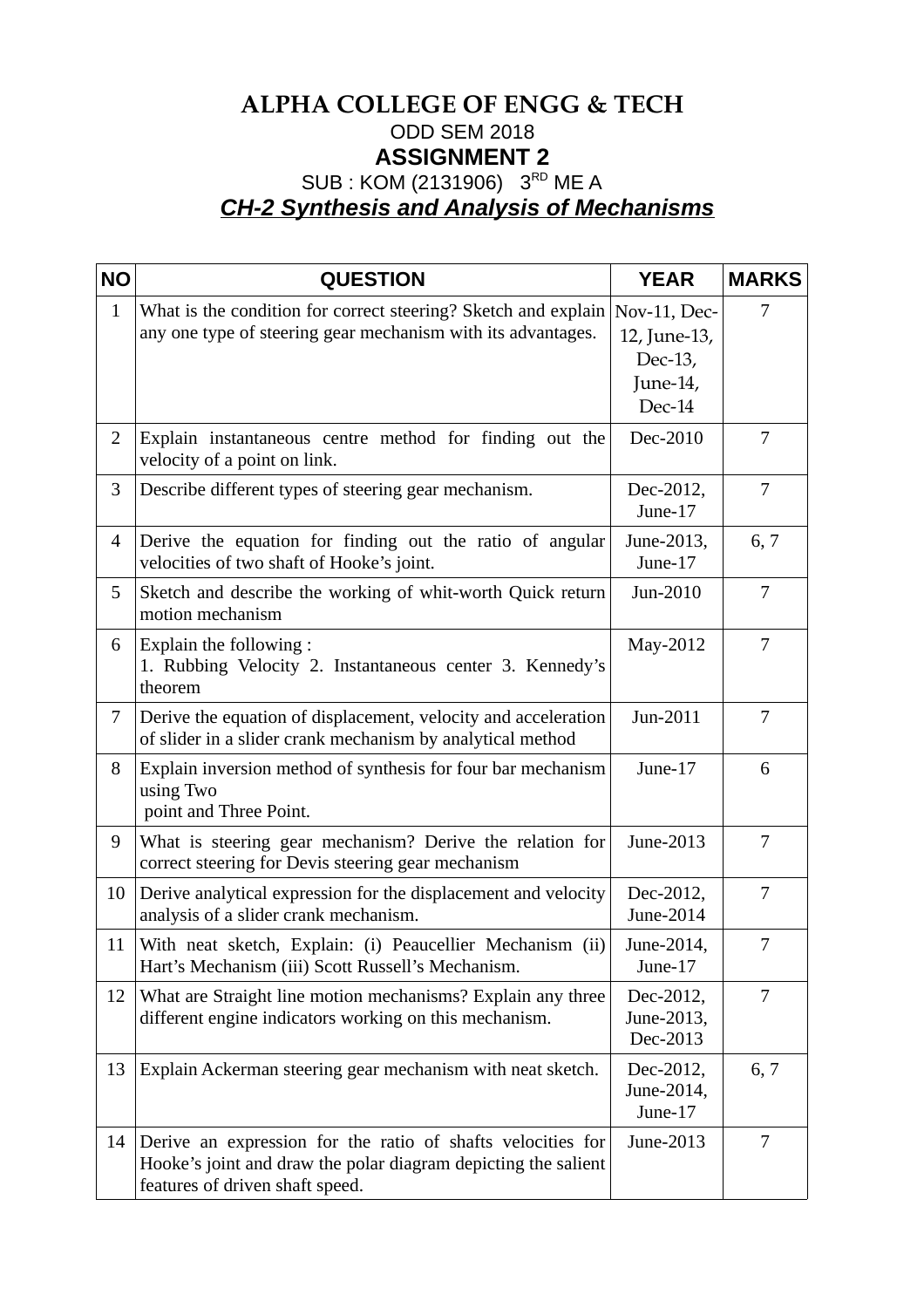| 15 | Two shafts with an included angle of $160^\circ$ are connected by a<br>Hook's joint. The driving shaft runs at uniform speed of 1500<br>rpm. The driven shaft carries a flywheel of mass 12 kg and<br>100 mm radius of gyration. Find the maximum angular<br>acceleration of the driven shaft and the maximum torque<br>required.                                               | June-2015              | 7 |
|----|---------------------------------------------------------------------------------------------------------------------------------------------------------------------------------------------------------------------------------------------------------------------------------------------------------------------------------------------------------------------------------|------------------------|---|
| 16 | Locate all the instantaneous centres of the slider crank<br>mechanism. The lengths of crank OB and connecting rod AB<br>are 100 mm and 400 mm respectively. If the crank rotates<br>clockwise with an angular velocity of 10 rad/s, find: 1.<br>Velocity of the slider A, and 2. Angular velocity of the<br>connecting rod AB.                                                  | Dec-2013,<br>June-2015 | 7 |
|    | <b>400 mm</b><br><u>ayammuo</u>                                                                                                                                                                                                                                                                                                                                                 |                        |   |
| 17 | PQRS is a four bar chain with link PS fixed. The lengths of<br>the links are PQ=62.5 mm; $QR=175$ mm; $RS=112.5$ mm; and<br>PS=200 mm. The crank PQ rotates at 10 rad/s clockwise.<br>Draw the velocity and acceleration diagram when angle<br>$QPS=60^\circ$ and Q and R lie on the same side of PS. Find the<br>angular velocity and angular acceleration of links QR and RS. | June-2015              | 7 |
| 18 | Explain Types of Instantaneous Centres and also state<br>Aronhold Kennedy (or Three Centres in Line) Theorem                                                                                                                                                                                                                                                                    | Dec-2013               | 7 |
| 19 | For the mechanism shown in Fig. crank OA rotates at 150 rpm<br>clockwise. Using Instantaneous Center Method determine the<br>linear velocity of the points B,C and D and angular velocities<br>of links AB, BC and CD. OA = $100$ mm, AB = $580$ mm, BC=<br>300 mm, $CD = 350$ mm and $BE = 200$ mm.<br>1000 mm                                                                 | Dec-2012               |   |
| 20 | Explain Relative pole method of synthesis for slider crank<br>mechanism<br>using Two point and Three Point.                                                                                                                                                                                                                                                                     | June-17                | 6 |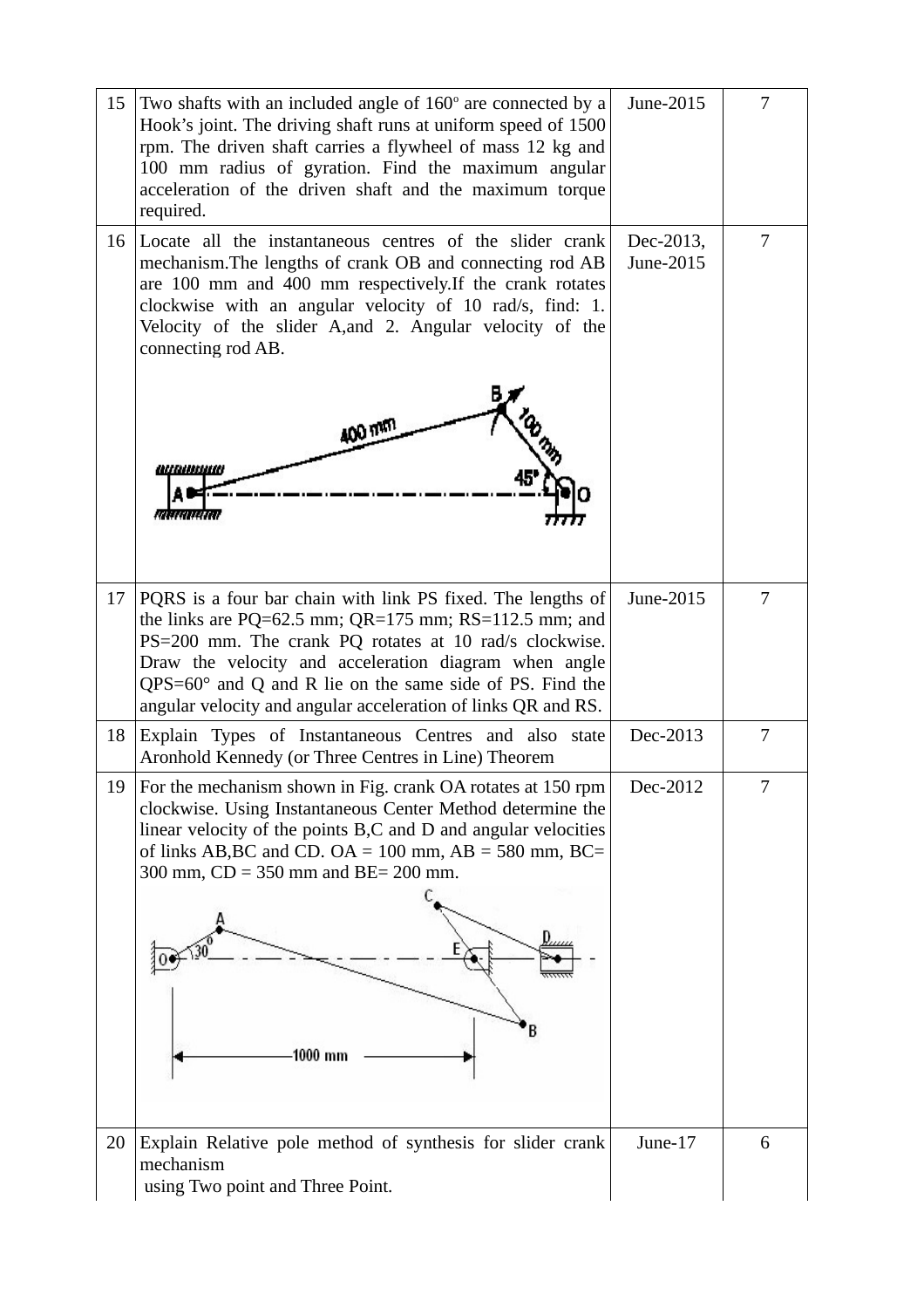| 21 Explain chebyshev spacing method for location precision | Jan-17 |  |
|------------------------------------------------------------|--------|--|
| point position in four                                     |        |  |
| bar chain mechanism.                                       |        |  |

Subject In Charge HOD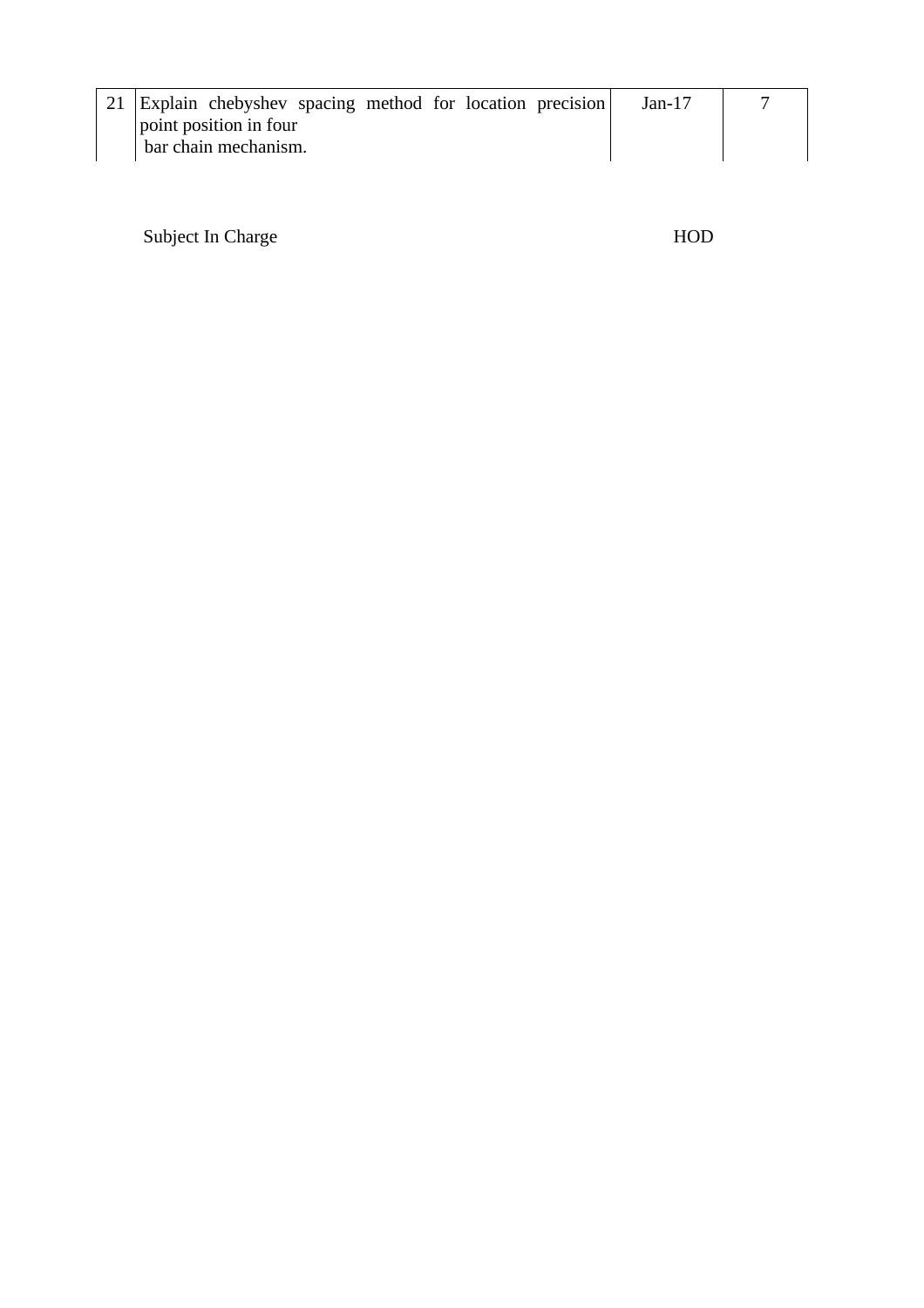## **ALPHA COLLEGE OF ENGG & TECH** ODD SEM 2018 **ASSIGNMENT 3** SUB : KOM (2131906) 3<sup>RD</sup> ME A *CH-3 Gears and Gear Trains*

| <b>NO</b>      | <b>QUESTION</b>                                                                                                                                                                                                                                                                                                | <b>YEAR</b> | <b>MARKS</b>   |
|----------------|----------------------------------------------------------------------------------------------------------------------------------------------------------------------------------------------------------------------------------------------------------------------------------------------------------------|-------------|----------------|
| $\mathbf{1}$   | Explain any five terminology of gear tooth with neat sketch.                                                                                                                                                                                                                                                   | Dec-2013    | 7              |
| $\overline{2}$ | Explain what is meant by the term "Interference" as related to Nov-2011,<br>toothed gears having profile? Discuss various methods used to $\text{Jun-2017}$<br>avoid interference.                                                                                                                             |             | 7              |
| 3              | Explain epicyclic gear train with the help of neat sketch. Write $Dec-2012$<br>its merits and demerits as compared to reverted and compound<br>gear trains.                                                                                                                                                    |             | 7              |
| $\overline{4}$ | Explain any five terminology of gear tooth with neat sketch.                                                                                                                                                                                                                                                   | Dec-2013    | $\overline{7}$ |
| 5              | Enlist different types of gear train. Explain compound gear train Jun-2011<br>with neat sketch. Also derive the equation of the velocity ratio<br>for compound gear train.                                                                                                                                     |             | 7              |
| 6              | What is gear train? Give classification of it and Explain Jun-2017<br>epicyclic gear train in detail.                                                                                                                                                                                                          |             | 7              |
| 7              | Differentiate between involute and cycloidal profile of gear Jun-2017<br>teeth.                                                                                                                                                                                                                                |             | 7              |
| 8              | Derive the expression for the length of path of contact and Jun-2017<br>length of arc of contact.                                                                                                                                                                                                              |             | 7              |
| 9              | Derive the empirical relation for minimum number of teeth to Jun-2017<br>avoid interference in gears.                                                                                                                                                                                                          |             | 5              |
| 10             | If the number of teeth in the gears 1 and 2 are 60 and 40, the Jun-2017<br>module pitch =3mm, the pressure angle $20^{\circ}$ and the addendum<br>$= 0.318$ of circular pitch determine the velocity of sliding when<br>the contact is at the tip of the tooth of gear 2 and the gear 2<br>rotates at 800 rpm. |             | 9              |
| 11             | Determine the velocity ratio of differential gear box                                                                                                                                                                                                                                                          | Jun-2017    | 5              |
| 12             | Comparison between Involute and Cycloidal tooth profile.                                                                                                                                                                                                                                                       | $Jan-17$    | 3              |
| 13             | Fundamental Law of Gearing.                                                                                                                                                                                                                                                                                    | $Jan-17$    | $\overline{4}$ |
| 14             | State any three application of Gear Train.                                                                                                                                                                                                                                                                     | $Jan-17$    | 3              |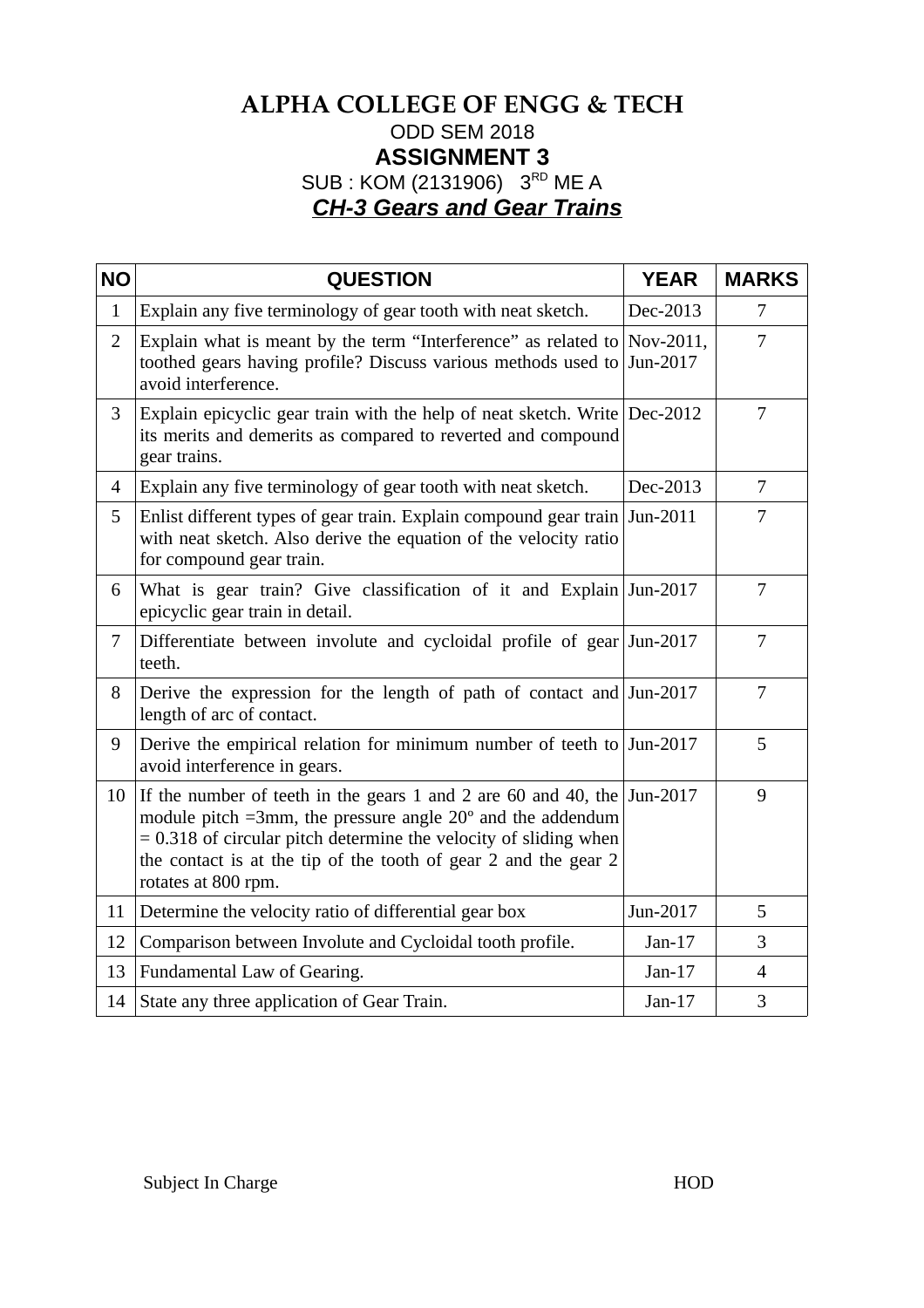## **ALPHA COLLEGE OF ENGG & TECH** ODD SEM 2018 **ASSIGNMENT 4** SUB : KOM (2131906) 3RD ME A *CH-4 Cams and Followers*

| <b>NO</b>    | <b>QUESTION</b>                                                                                                                                                                                                                                                                                                                                                                                                                                                                                                                                                                                                                                                                                                                                                                            | <b>YEAR</b>           | <b>MARKS</b>   |
|--------------|--------------------------------------------------------------------------------------------------------------------------------------------------------------------------------------------------------------------------------------------------------------------------------------------------------------------------------------------------------------------------------------------------------------------------------------------------------------------------------------------------------------------------------------------------------------------------------------------------------------------------------------------------------------------------------------------------------------------------------------------------------------------------------------------|-----------------------|----------------|
| $\mathbf{1}$ | Construct cam profile for a knife edge follower. Minimum<br>radius of cam = 30mm, Stroke of follower = 24mm, Angle of<br>rise = 900, Dwell after rise = 600, Angle of return = 1200,<br>Dwell after return for rest of the period. Follower to move<br>outwards with uniform velocity and return back with simple<br>harmonic motion. The follower is offset to right by 15mm. The<br>cam is to rotate in anticlockwise direction.                                                                                                                                                                                                                                                                                                                                                         | June-2011             | 7              |
| 2            | Classify followers and explain with neat sketch.                                                                                                                                                                                                                                                                                                                                                                                                                                                                                                                                                                                                                                                                                                                                           | Jun-2011,<br>$Nov-16$ | 7              |
| 3            | Define a Cam and a Follower. Sketch different types of follower<br>and mention specific characteristic of each.                                                                                                                                                                                                                                                                                                                                                                                                                                                                                                                                                                                                                                                                            | May-2012              | 7              |
| 4            | Explain with sketches the different types of cams and followers.                                                                                                                                                                                                                                                                                                                                                                                                                                                                                                                                                                                                                                                                                                                           | Dec-2013              | 7              |
| 5            | Explain the following terms as applied to cam.<br>1. Base circle 2. Pitch circle 3. Pressure angle 4. Stroke of<br>follower.                                                                                                                                                                                                                                                                                                                                                                                                                                                                                                                                                                                                                                                               | June-17               | 7              |
| 6            | A cam rotating clockwise at a uniform speed of 1000 r.p.m. is<br>required to give a roller follower the motion defined below.<br>1. Follower to move outwards through 50 mm during $120^\circ$ of<br>cam rotation,<br>2. Follower to dwell for next 60° of cam rotation<br>3. Follower to return to its starting position during next $90^{\circ}$ of<br>cam rotation<br>4. Follower to dwell for the rest of the cam rotation.<br>The minimum radius of the cam is 50 mm and the diameter of<br>roller is 10 mm. the line of stroke of the follower is off-set by<br>20 mm from the axis of the cam shaft. If the displacement of the<br>follower takes place with uniform and equal accelerations and<br>retardation on both the outward and return strokes, draw profile<br>of the cam. | June-17               | 7              |
| 7            | State the relation for Displacement, Velocity and Acceleration<br>for following motion of follower 1. Uniform velocity, 2. Simple<br>harmonic motion                                                                                                                                                                                                                                                                                                                                                                                                                                                                                                                                                                                                                                       | June-17               | $\overline{4}$ |
| 8            | A cam with 30 mm as minimum diameter is rotating clockwise<br>as a uniform speed of 1200 rpm and has to give the motion to<br>the roller follower 10 mm diameter as defined below:<br>1. Outward stroke of 25 mm during 120° of cam rotation with<br>equal uniform acceleration and retardation<br>2. Dwell for 60° cam rotation                                                                                                                                                                                                                                                                                                                                                                                                                                                           | June-17               | 10             |